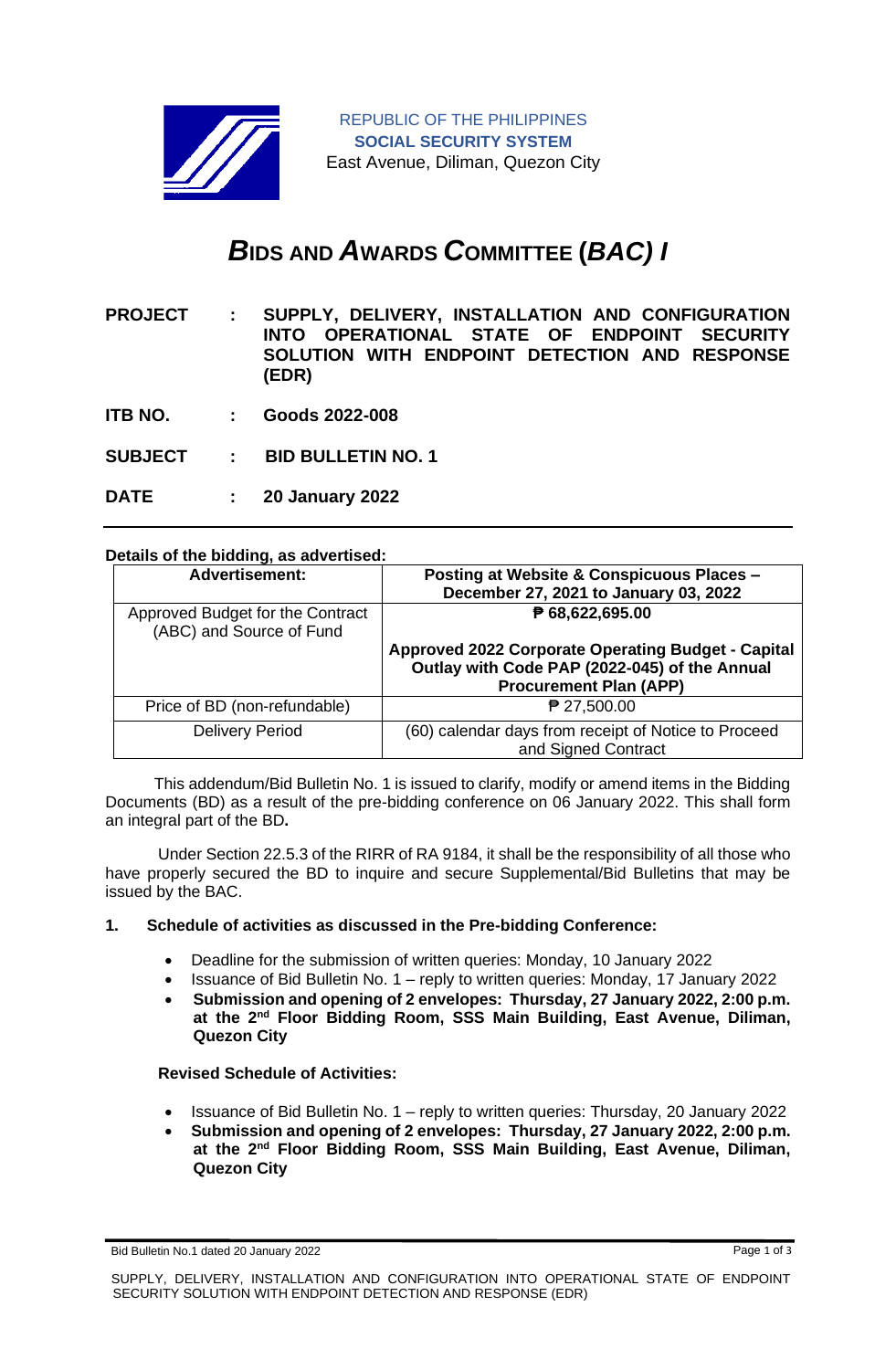**Only one company representative is allowed to attend the manual opening of bids. Other company representative may witness the opening of bids through Microsoft Teams. Kindly coordinate with the BAC Secretariat for the details.**

# **2. Amendments/Clarifications - Annex "A"**

# **3. Documentary Requirements**

# **a. 1 st Envelope**

a.1 PhilGEPS Certificate of Registration and membership.

In case of uploaded document/s, which validity period had already expired, submit the updated document/s.

- a.2 Statement of all its Ongoing Government and Private Contracts, including contracts awarded but not yet started, if any, whether similar or not similar in nature and complexity to the contract to be bid;
- a.3 Statement of Single Largest Completed Contract (SLCC) similar to the project to be bid, **with supporting documents**, equivalent to at least **50% of the ABC**, completed **within five (5) years** prior to the submission and opening of bids, adjusted by the bidder to current prices using PSA's consumer price index;

For this purpose, similar contracts shall refer to Supply, Delivery, Installation and Configuration into Operational State of Endpoint Security Solution or any other equivalent security implementation.

- a.4 NFCC Computation or committed Line of Credit (form supplied)
- a.5 JVA, in case of Joint Venture Class "B" Documents (Each partner of the joint venture shall submit the legal eligibility documents. The submission of technical and financial eligibility documents by any of the joint venture partners constitute compliance, except for SSS Clearance that must be complied by all JV partners);
- a.6 Bid Security (2% of the ABC for Cash or Manager's/Cashier's Check payable to SSS or Bank Draft of the ABC, 5% of the ABC for Surety Bond **or** Bid Securing Declaration – form supplied) and **a copy of the Authority to Notarize from the Notary Public).**
- a.7 Technical Documents project requirements
	- Section VI Schedule of Requirements (page 31)
	- Section VII Statement of Compliance with the Technical Specifications (pages 32 to 44)
- a.8 Omnibus Sworn Statement **and a copy of the Authority to Notarize from the Notary Public.**
- a.9 Foreign ownership limited to those allowed under the rules may participate in this Project, provided must submit any of the following:
	- Copy of Treaty, International or Executive Agreement; Or
	- Certification from the relevant government office of their country stating that Filipinos are allowed to participate in government procurement activities for the same item or product.
	- Certification from the DTI if the Bidder claims preference as a Domestic Bidder or Domestic Entity.

Bid Bulletin No.1 dated 20 January 2022 **Page 2 of 3** and 20 January 2022 **Page 2 of 3**